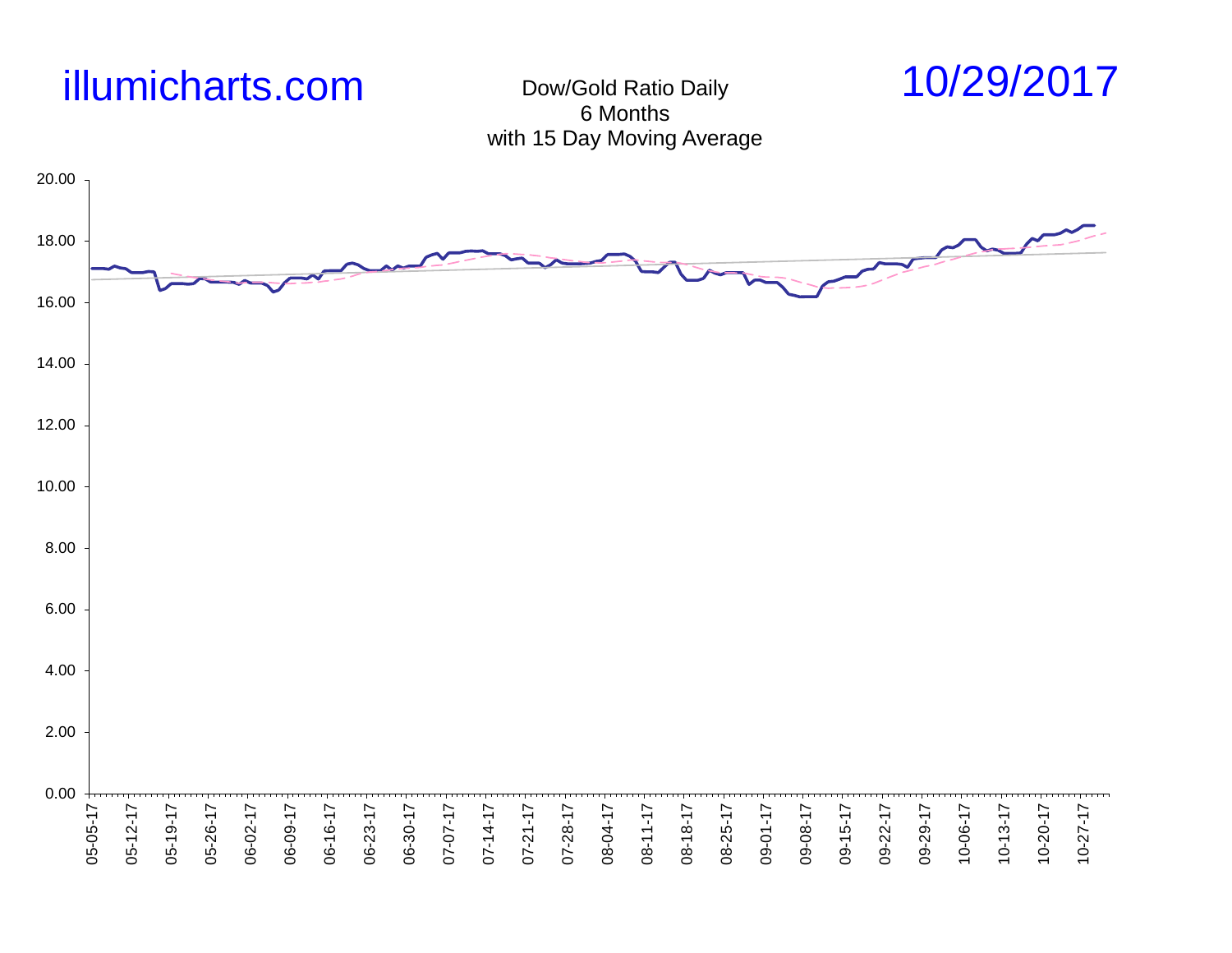

Dow/Gold Ratio Daily 1 Year with 30 Day Moving Average



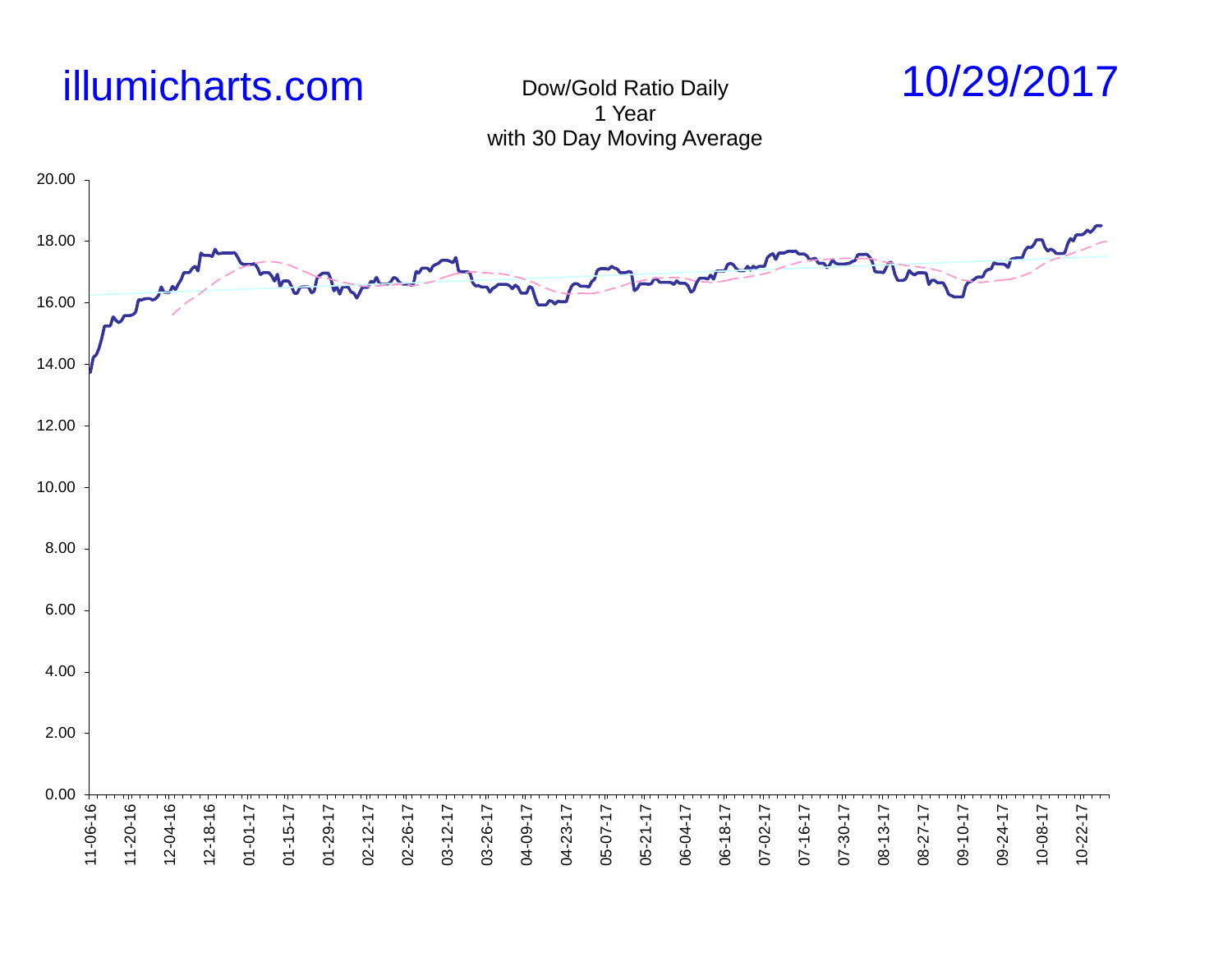

Dow/Gold Ratio Daily 2 Year with 30 Day Moving Average

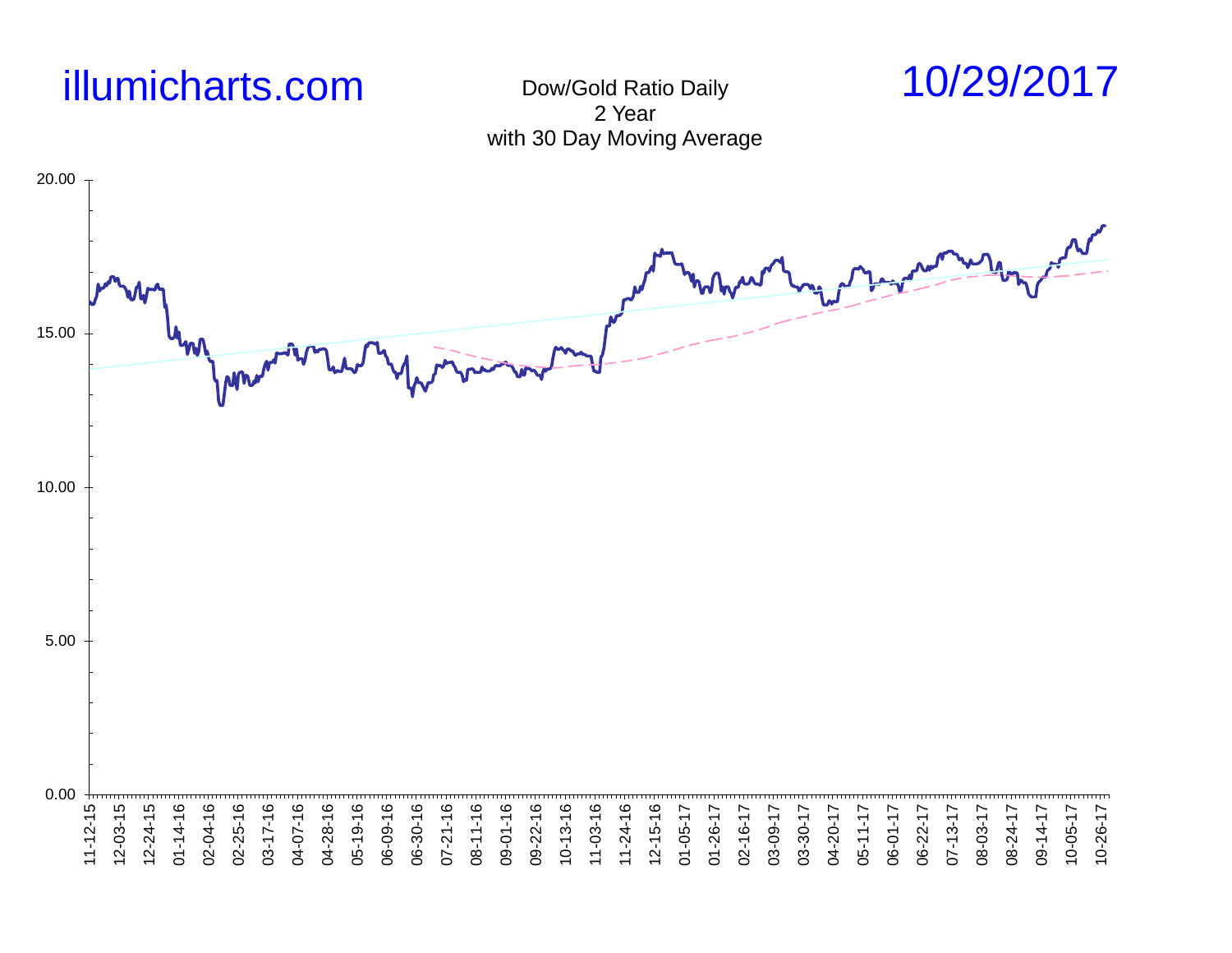

Dow/Gold Ratio Daily 5 Years with 200 Day Moving Average



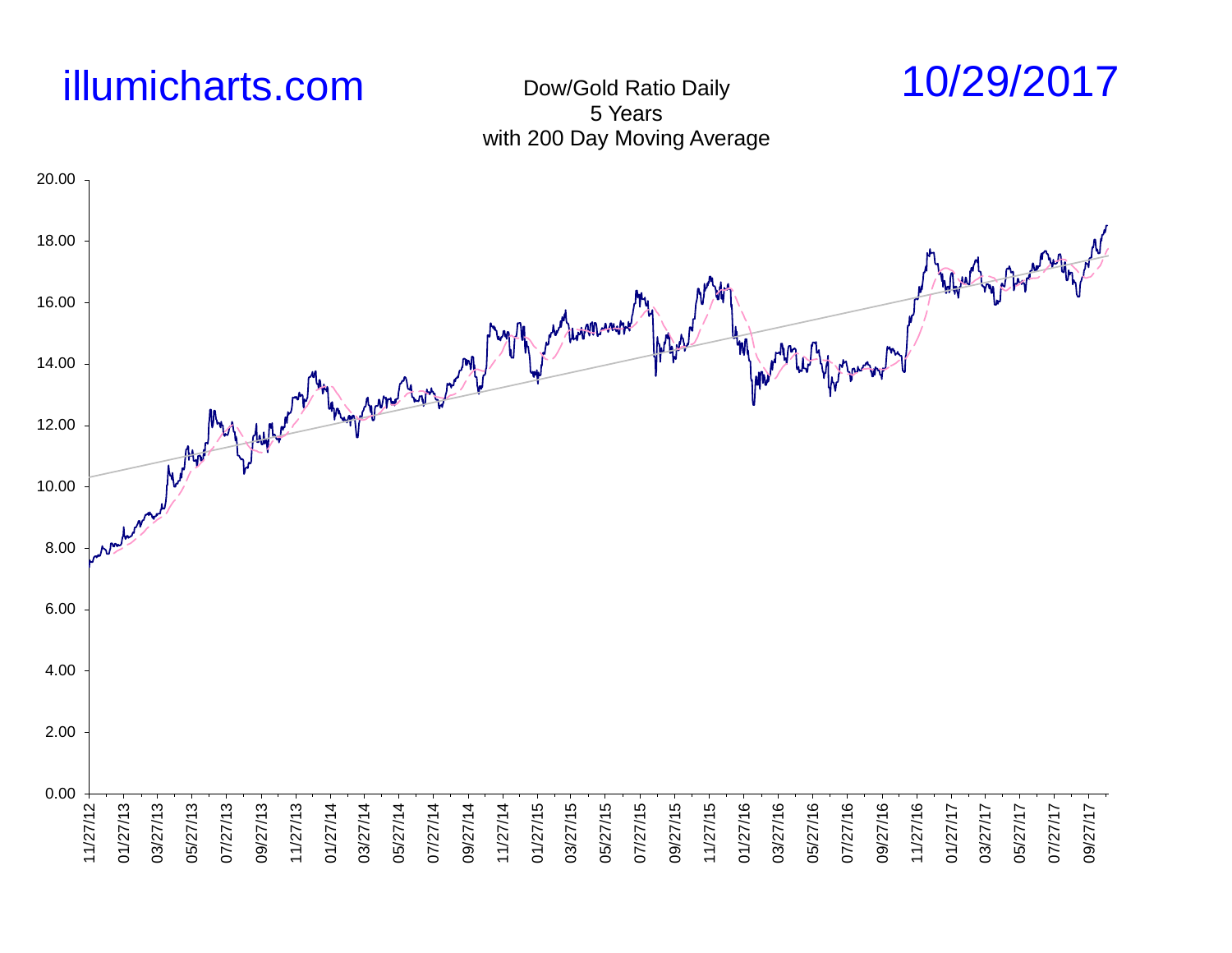